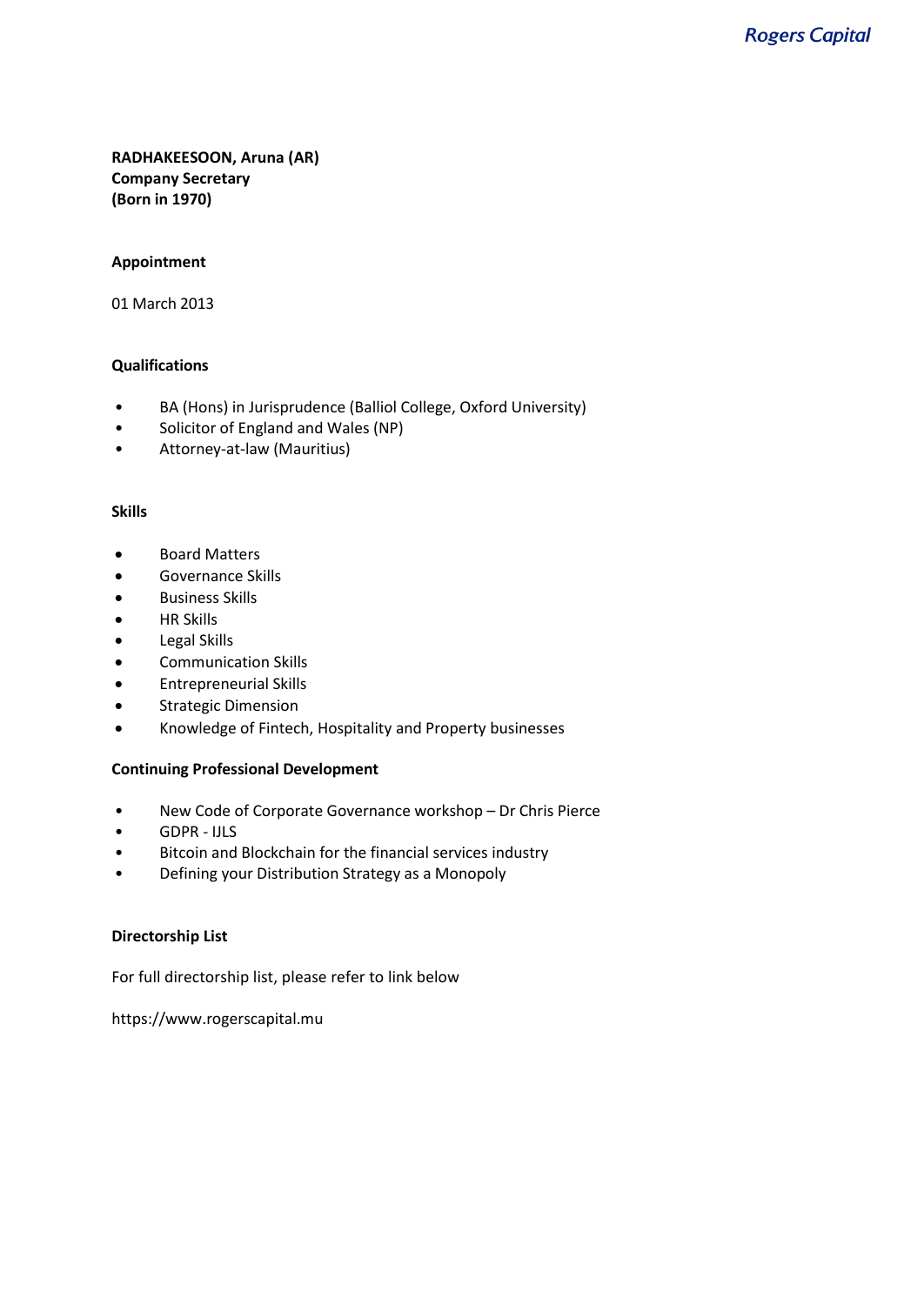## **ESPITALIER-NOEL, Hector Non-Executive Director (Born in 1958)**

## **Appointment**

08 October 2015

## **Qualifications**

Member of the Institute of Chartered Accountants in England and Wales

#### **Skills**

- Accounting and financial skills
- Risk and audit skills
- Board and governance skills
- Entrepreneurial and business skills
- HR and legal skills
- International exposure
- Strategic dimension

#### **Directorship List**

For full directorship list, please refer to link below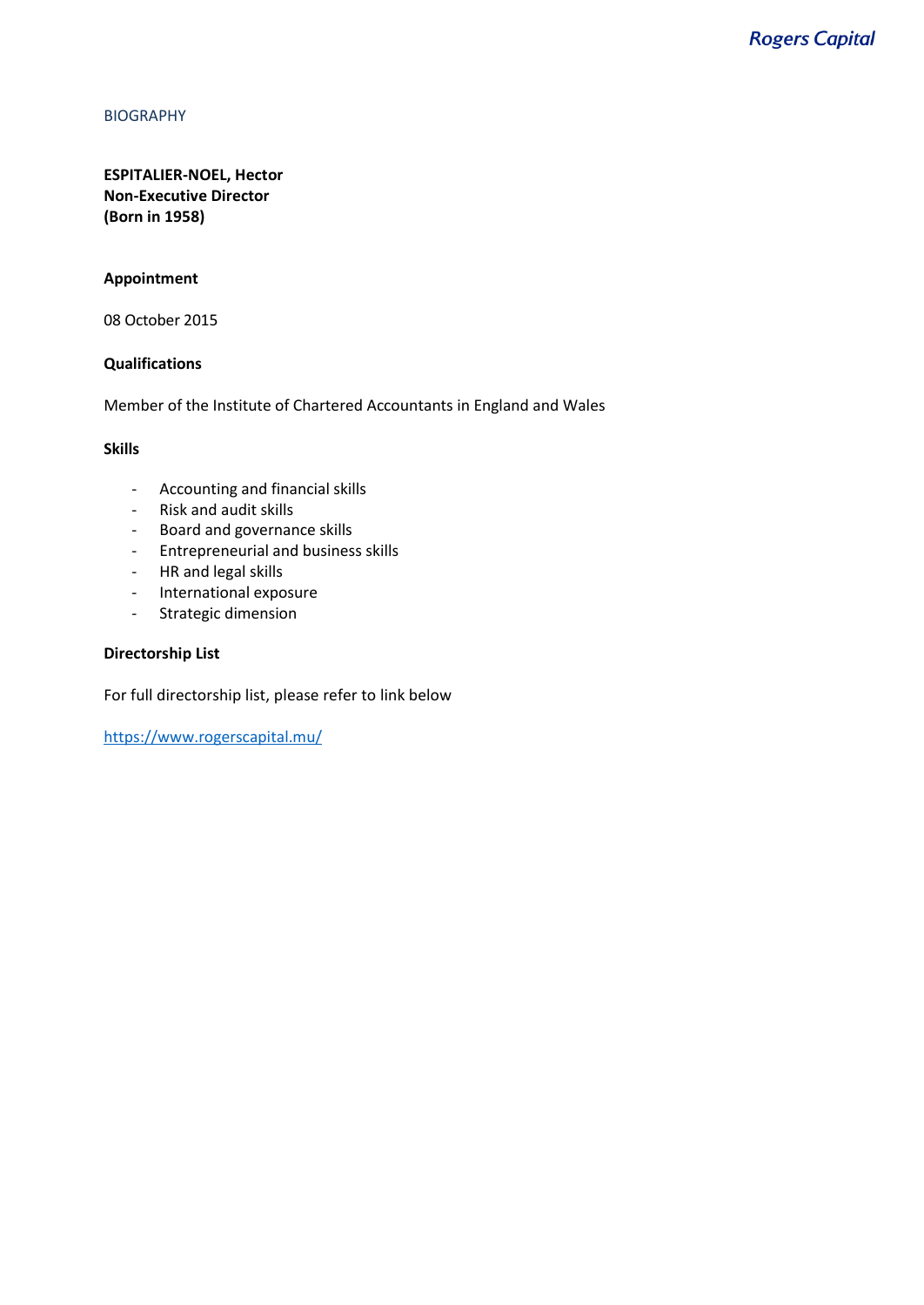## **RUHEE, Ashley Coomar Executive Director (Born in 1977)**

## **Appointment**

08 October 2015

## **Skills**

- Board Matters
- Business Skills
- Financial Skills
- HR Skills
- Communication Skills
- Entrepreneurial Skills
- International Exposure
- Strategic Dimension
- Knowledge of Fintech business

## **Qualifications**

- First Degree Mathematics and Physics (Faculté des Sciences de Luminy, Marseilles)
- Masters In Engineering Automatic Control, Electronics and Computer Engineering with specialisation in Real Time Engineering and Systems (Institut National des Sciences Appliquées, Toulouse)
- Executive education programmes at London Business School and INSEAD

## **Continuing Professional Development**

• New Code of Corporate Governance workshop – Dr Chris Pierce

## **Directorship List**

For full directorship list, please refer to link below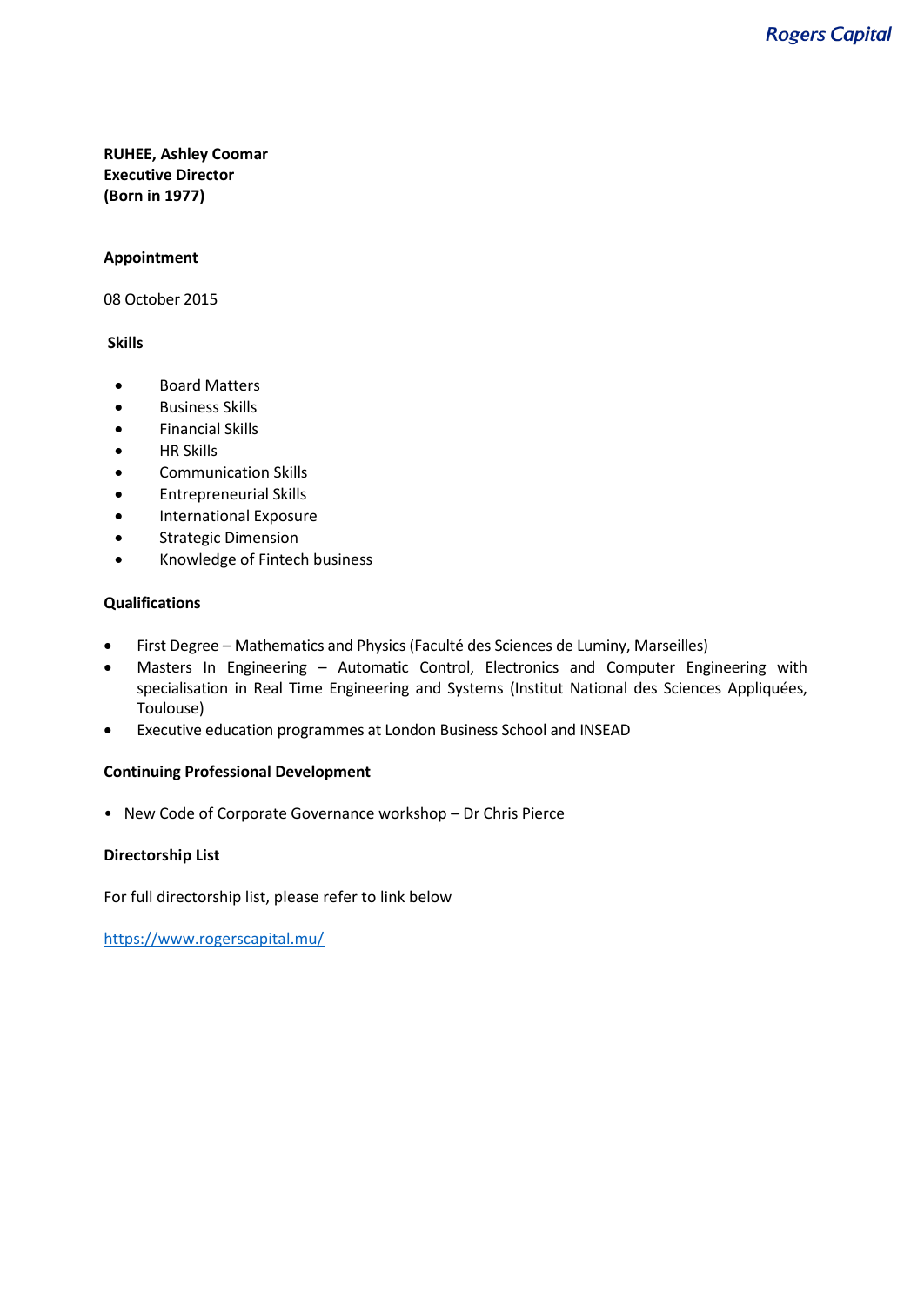# **SEEPURSAUND, Kunal Company Secretary (Born in 1982)**

## **Appointment**

10 June 2008

## **Qualifications**

• LLB and Barrister-at-law (Mauritius)

#### **Skills**

- Board Matters
- Governance Skills
- Company Secretarial Skills
- HR Skills
- Legal Skills
- Knowledge of Logistics, Fintech, Hospitality and Property businesses

## **Continuing Professional Development**

- New Code of Corporate Governance workshop Dr Chris Pierce
- Continuous Professional Development courses with Institute for Judicial & Legal Studies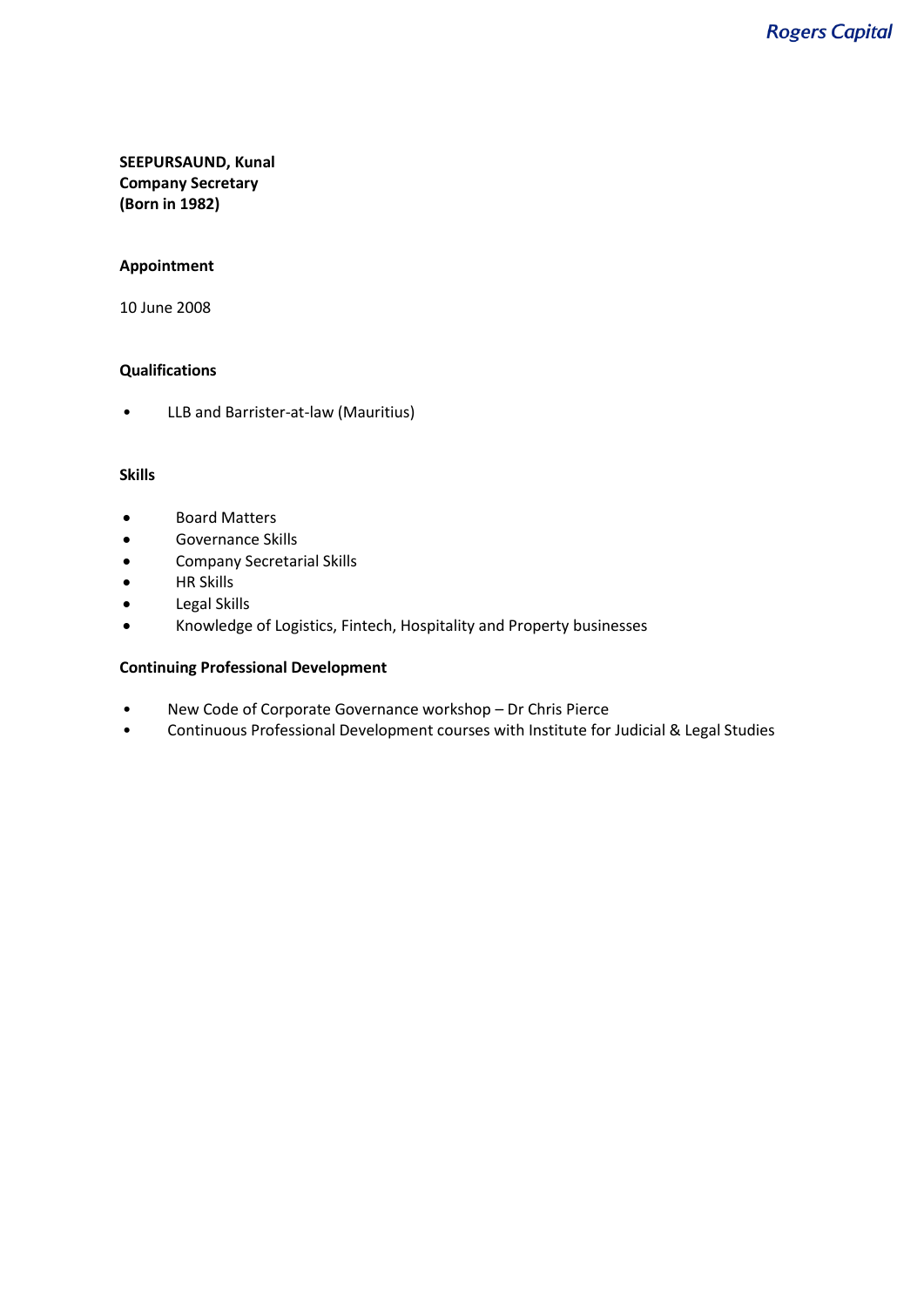**AH CHING, Cheong Shaow Woo Executive Director (Born in 1967)**

#### **Appointment**

23 July 2018

#### **Skills**

- Board Matters
- Accounting Skills
- International banking Skills
- Financial Skills
- Risk & Audit issues
- Entrepreneurial Skills
- Strategic Dimension
- Knowledge of Fintech business

## **Qualifications**

- Member of the Chartered Institute of Management Accountants (CIMA)
- Member of the Chartered Institute of Bankers UK (ACIB)

## **Continuing Professional Development**

• New Code of Corporate Governance workshop – Dr Chris Pierce

## **Directorship List**

For full directorship list, please refer to link below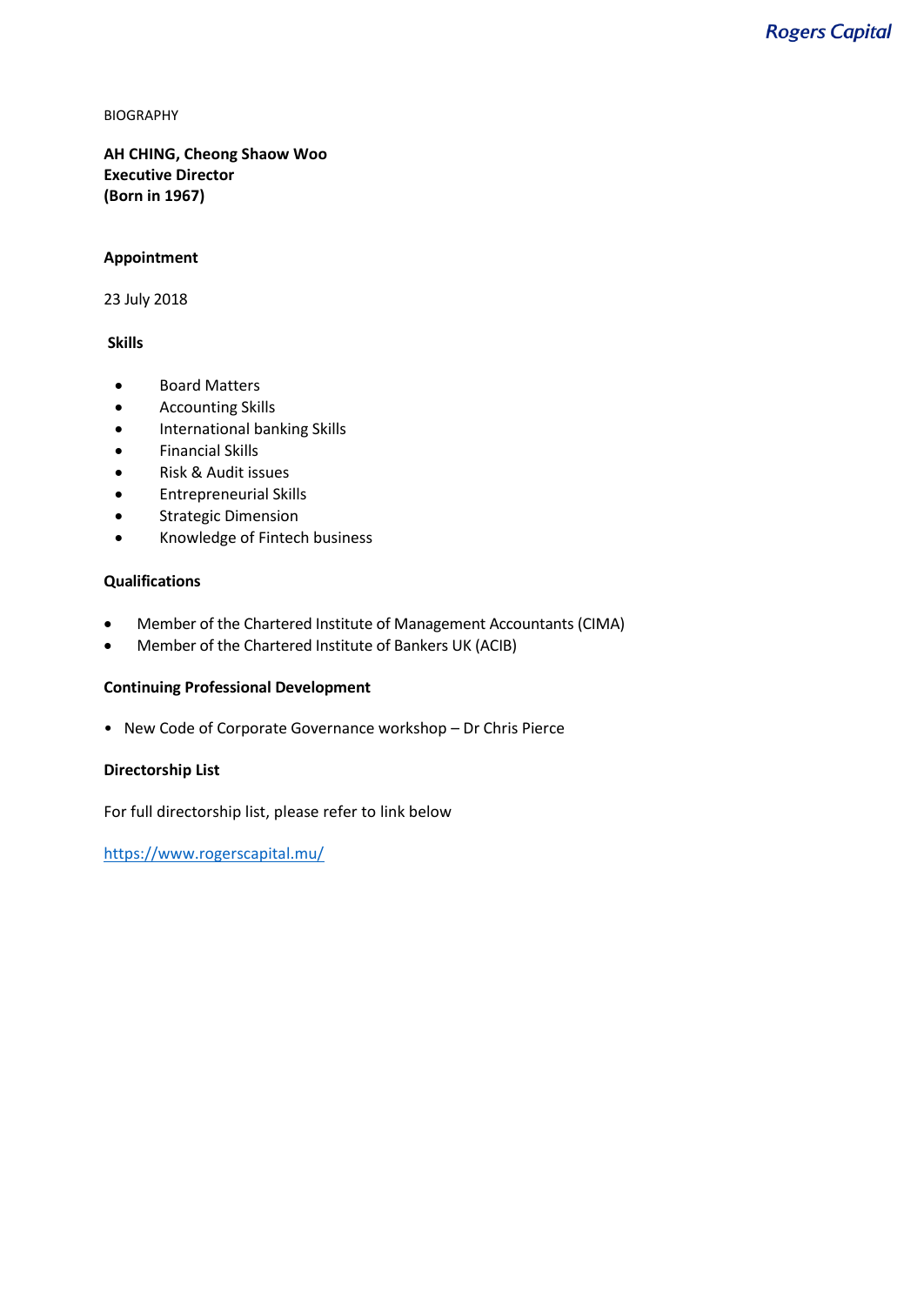# **RAMDOSS, Sharona Executive Director (Born in 1983)**

#### **Appointment**

23 July 2018

## **Qualifications**

- CFA Charterholder
- Master's degree in International Financial Analysis
- Master's degree in Management

## **Skills**

- Accounting and financial skills
- Risk and governance skills
- Business Skills
- Entrepreneurial Skills
- Strategic Dimension
- International exposure
- Coaching

# **Directorship List**

For full directorship list, please refer to link below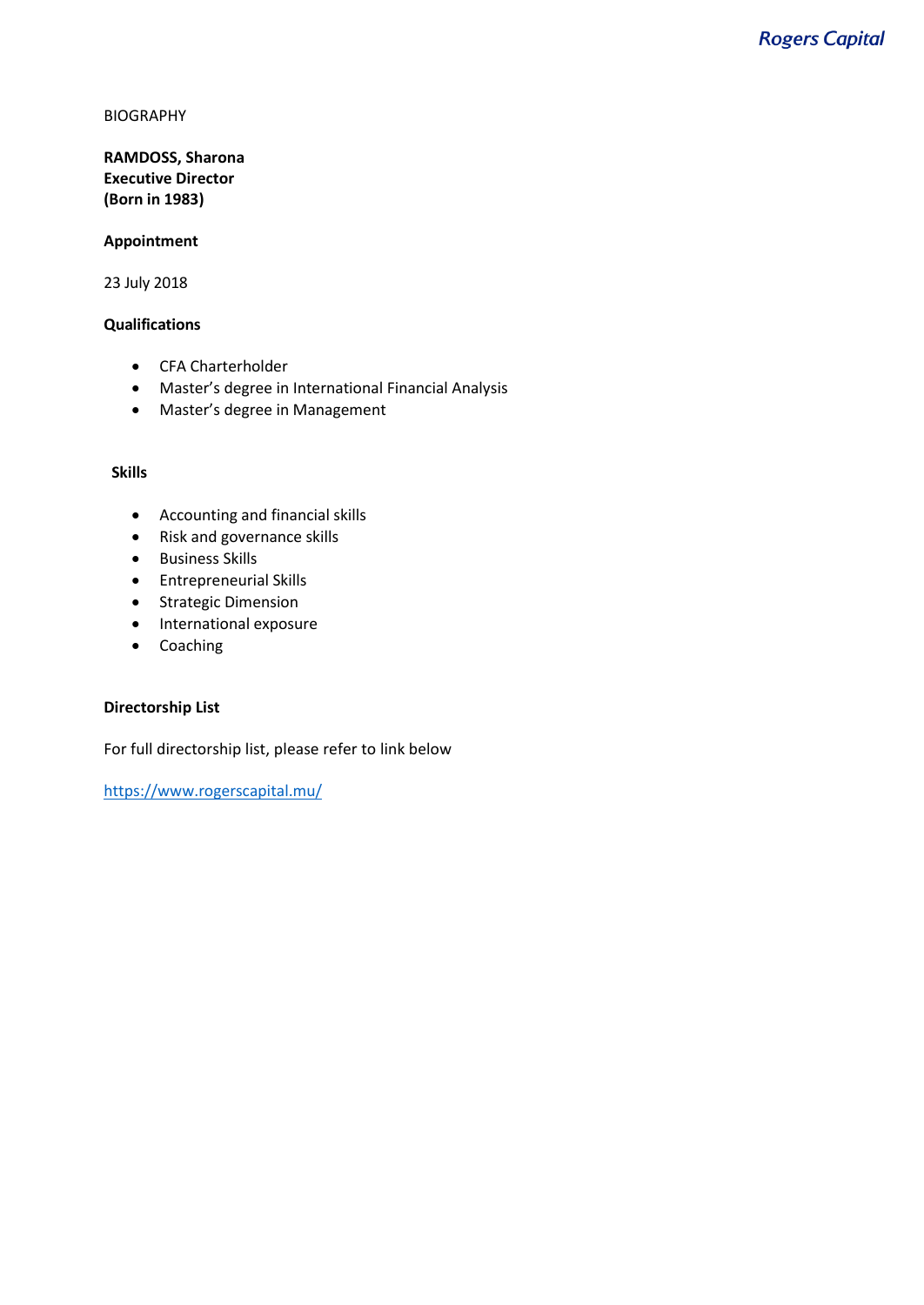## **ESPITALIER-NOEL, Philippe Non Executive Director (Born in 1965)**

## **Appointment**

13 March 2012

## **Qualifications**

- BSc in Agricultural Economics (University of Natal, South Africa)
- MBA (London Business School)

## **Skills**

- Board Matters
- Governance Skills
- Risk & Audit Issues
- Business Skills
- Financial Skills
- HR Skills
- Communication Skills
- Entrepreneurial Skills
- International Exposure
- Strategic Dimension
- Knowledge of Hospitality, Logistics and Property businesses

## **Continuing Professional Development**

• New Code of Corporate Governance workshop – Dr Chris Pierce

## **Directorship List**

For full directorship list, please refer to link below